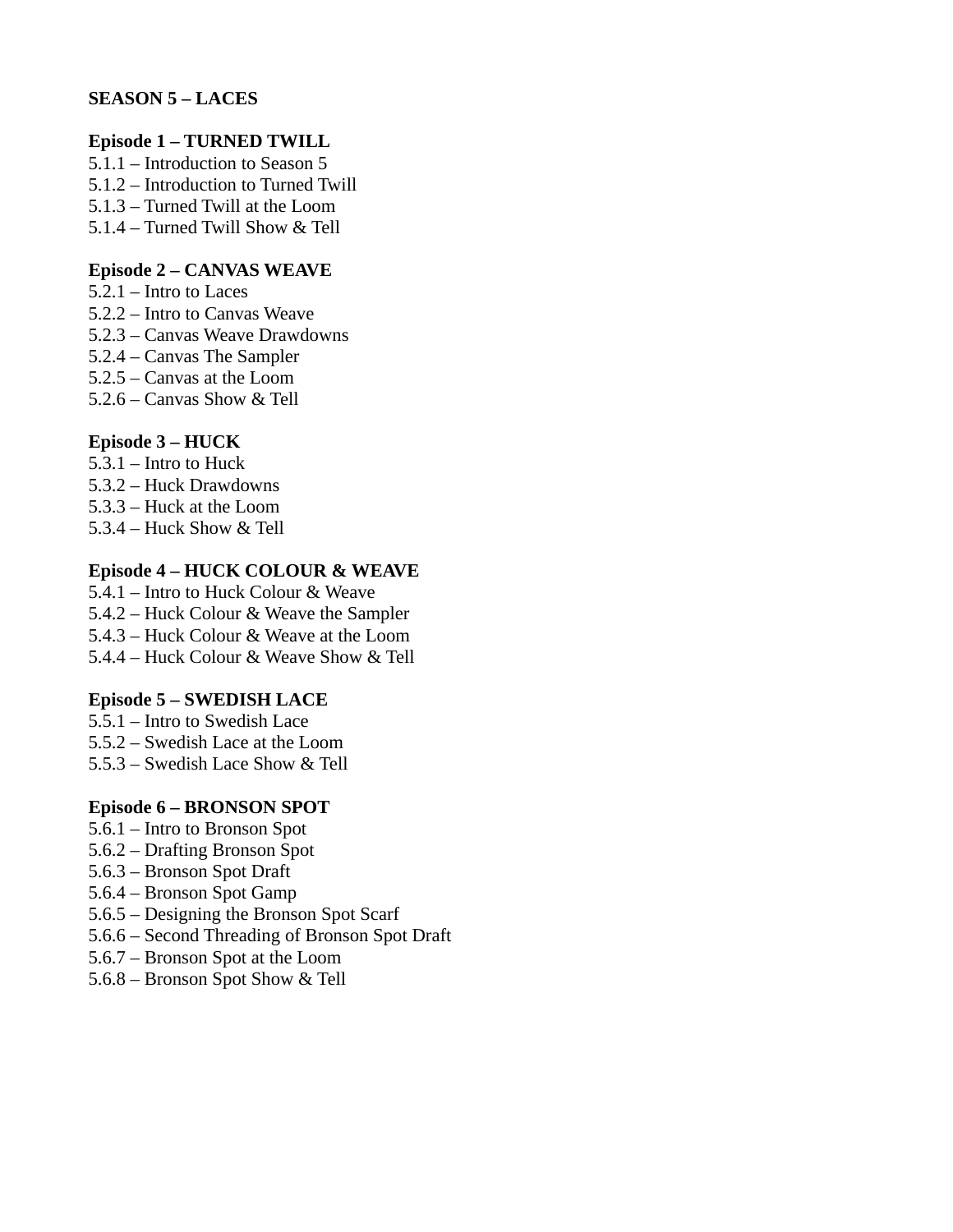## **Episode 7 – BRONSON LACE**

- 5.7.1 Intro to Bronson Lace
- 5.7.2 Bronson Lace Theory
- 5.7.3 Bronson Lace Drawdowns
- 5.7.4 Bronson Lace Theory at the Blackboard
- 5.7.5 Bronson Lace Towels
- 5.7.6 Bronson Lace at the Loom
- 5.7.7 Bronson Lace Show & Tell

## **Episode 8 – Blended Lace**

- 5.8.1 Intro to Blended Lace
- 5.8.2 Blended Lace at the Blackboard
- 5.8.3 Blended Lace Drawdowns
- 5.8.4 Blended Lace Drafting
- 5.8.5 Blended Lace at the Loom
- 5.8.6 Blended Lace Show & Tell

## **Episode 9 – Huck & Twills**

- 5.9.1 Intro to Huck and Twills
- 5.9.2 Huck and Twills at the Loom Part 1
- 5.9.3 Designing the Placemats
- 5.9.4 Huck and Twills at the Loom Part 2
- 5.9.5 Huck and Twills Placemats

## **Episode 10 – Lace Review**

- 5.10.1 Turned Twill Review
- 5.10.2 Canvas Weave Review
- 5.10.3 Huck Review
- 5.10.4 Huck Colour and Weave Review
- 5.10.5 Swedish Lace Review
- 5.10.6 Bronson Spot Review
- 5.10.7 Bronson Lace Review
- 5.10.8 Blended Lace Review
- 5.10.9 Huck and Twill Review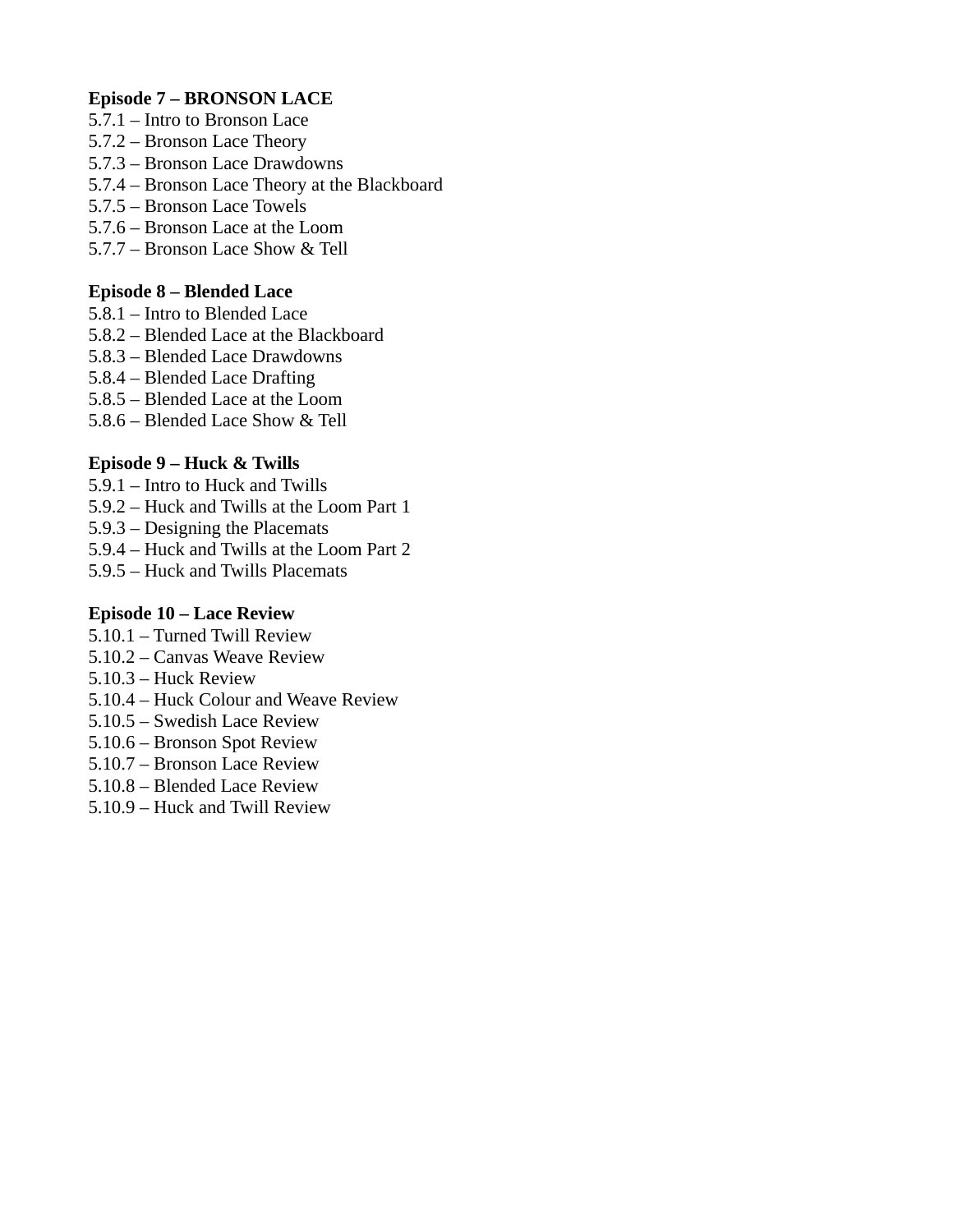**A B block units** in Canvas Weave, 5.2.2, 14:08 -repeat same block unit in threading, 5.2.4, 2:08 **book** -Handwoven Laces, 5.2.2, 3:25 **broken twill** -broken quadrant tie-up #3 turned twill at the blackboard, 5.1.2, 56:00 -broken twill/false damask at the loom, turned twill, 5.1.3, 14:09 **Basket Weave** -four thread, 5.2.2, 6:21 **Blended Lace** -draft, Blended Lace, 5.8.4 -drawdowns, Blended Lace, -5.8.3, 0:01 -review, 5.10.8, 4:01 -Johann D's No. 32 draft, 5.8.2, 0:00 -profile draft, Blended Lace, 5.8.4, 1:17 -review graphics at the blackboard, 5.10.8, 1:37 -scarves Blended Lace, 5.8.4, 3:34 -rosepath shape scarf, 5.8.4, 6:45 -playing with blocks scarf, 5.8.4, 7:35 -tromp as write scarf, 5.8.4, 3:34 -scarves review, 5.10.8, 5:26 -Show & Tell, Blended Lace in order of appearance, 5.8.6 -Barbara's Bronson Spot tie-up, 5.8.6, 0:29 -Barbara's Canvas Weave tie-up, 5.8.6, 3:15 -Linda's linen & silk scarf, 5.8.6, 5:39 -sketch, Jane's Blended Lace, 5.8.5, 0:01 -units, circling units, Blended Lace, 5.8.2, 1:49 -weaving, at the loom Blended Lace Scarf #1 on PDF, 5.8.5, 2:07 -diagonal line check, 5.8.5, 7:01 -reviewing woven scarf against warp, 5.8.5, 30:00 -colour & weave at the loom, 5.8.5, 32:47 **Bronson Lace, Season 5 Episode 7** -draft at the loom, looking at, 5.7.6, 23:29 -drafting in Sinking Shed and how to convert it in rising shed, 5.7.2, 4:40 -drawdowns, Bronson Lace, 5.7.3 -graphic drawdown of Bronson Lace Towels, 5.7.4, 10:25 -hem, Bronson Lace, 5.7.6, 0:00 -Jane's personal collection of woven pieces, 5.7.1, 3:23 -Master Tie-up Bronson Lace, 5.7.4, 12:45 -place mats, Bronson Lace, 5.7.5, 20:35 -plain weave, vertical with Bronson Lace, 5.7.2, 0:58 -profile draft, Bronson Lace, pages 8, 9 & 10 of PDF, 5.7.5, 17:48 -at the loom, 5.7.6, 2:00 -profile draft Bronson Lace towels, 5.7.4, 12:20 -Show & Tell, Bronson Lace, in order of appearance -Linda's linen scarf, 5.7.7, 0:34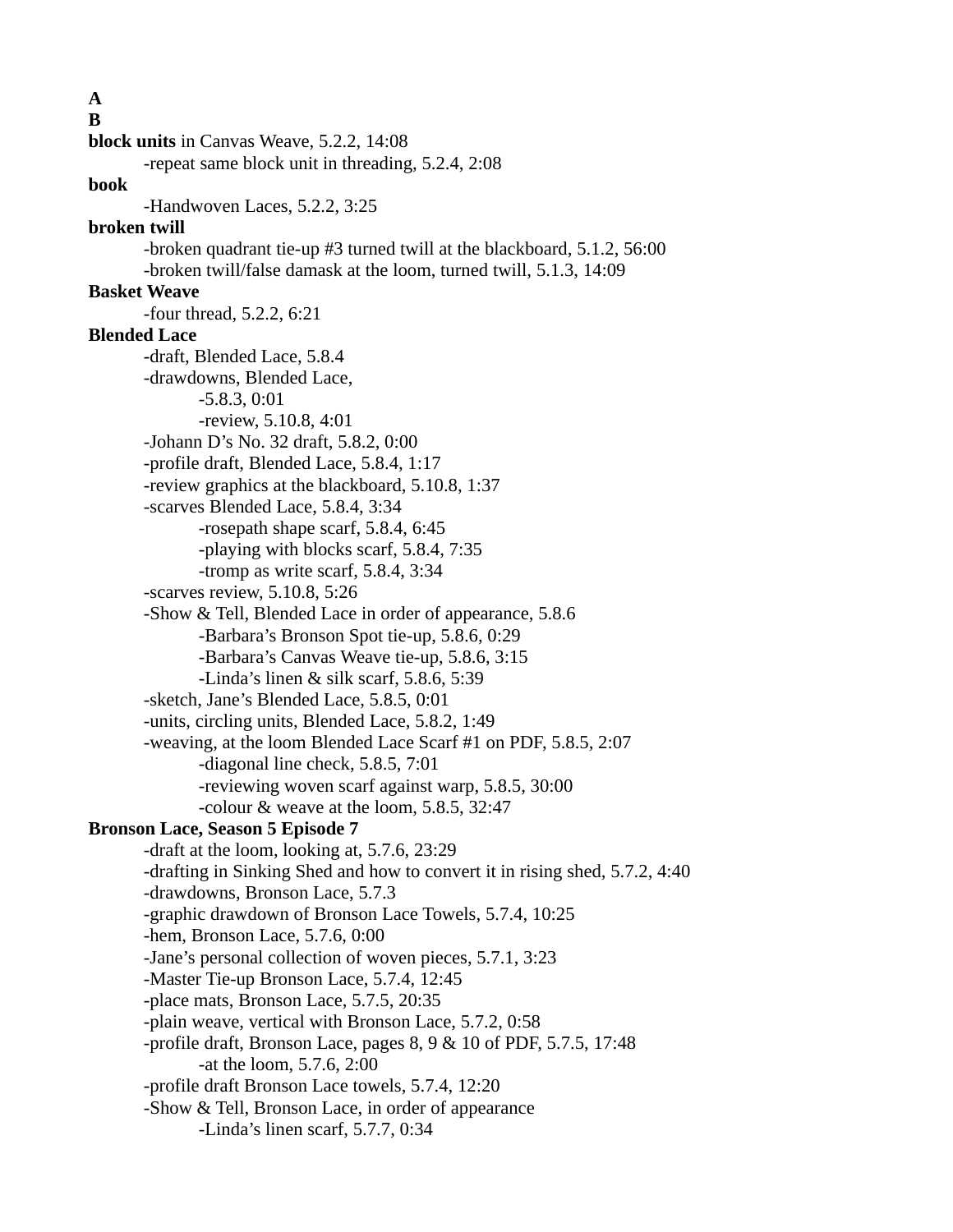-Holly & Berry towels, 5.7.7, 2:02 -Sharon's top, 5.7.7, 4:45 -Nicole's natural, yellow & blue towels 5.7.7, 6:55 & 9:44 -Susan's blue/green towels, 5.7.7, 11:16 -Susan's pink/orange towels, 5.7.7, 16:02 -Sharon's natural, red, blue & black towels, 5.7.7, 22:14 -single end to isolate the pattern, 5.7.1, 10:00 -theory, Bronson Lace -theory, Bronson Lace, 5.7.2 -towels at the Blackboard, 5.7.4, 0:00 -towels, Bronson Lace -towel #1, 5.7.5, 0:00 -towel #2, 5.7.5, 3:24 -towel #3, 5.7.5, 4:54 -towel #4, 5.7.5, 5:58 -towel #5, 5.7.5, 7:56 -weaving towel #5, 5.7.6, 12:32 -draft at the loom, looking at, 5.7.6, 23:29 -towel #6, 5.7.5, 13:30 -towels review, 5.10.7, 5:38 -weaving Bronson Lace, 5.7.6, -weft floats AB, 5.7.6, 20:21 -warp floats, 5.7.6, 20:37 -weaving towel #5, 5.7.6, 12:32 **Bronson Spot, Season 5 Episode 6** -cross section, 5.6.2, 2:49 -divider threads pulled out for scarf, 5.6.4, 10:51 -pulling the dividers out note from page 5, 5.6.5, 4:48 -draft, Bronson Spot, 5.6.3, 0:01 -draft review, 5.10.6, 3:06 -drafting Bronson Spot, 5.6.2 -drafting Bronson Spot Scarf #1 page 5, 5.6.5, 0:01 -pulling the dividers out note from page 5, 5.6.5, 4:48 -drawdown, Bronson Spot, 5.6.2, 7:49 -drawdown review, 5.6.2, 8:22 -gamps, Bronson Spot, 5.6.4, 0:01 -sampler #1, 5.6.4, 1:04 -sampler #2, 5.6.4, 2:38 -sampler #3, 5.6.4, 3:20 -sampler #4, 5.6.4, 4:09 & 7:16 -sampler #7, 5.6.4, 5:18 -gamp sampler review, 5.10.5, 3:44 -graphics review at the blackboard, 5.10.6, 5:34 -profile draft, Bronson Spot weaving at the Loom, 5.6.7, 2:19 -samplers -scarves sampler #1 & #2, 5.6.4, 10:51 & 5.6.5, 5:16 -scarf #1, page 6, 5.6.5, 6:28 -scarf #2, -alternate warp colour sequence, Bronson Spot Scarf #2, 5.6.5, 18:20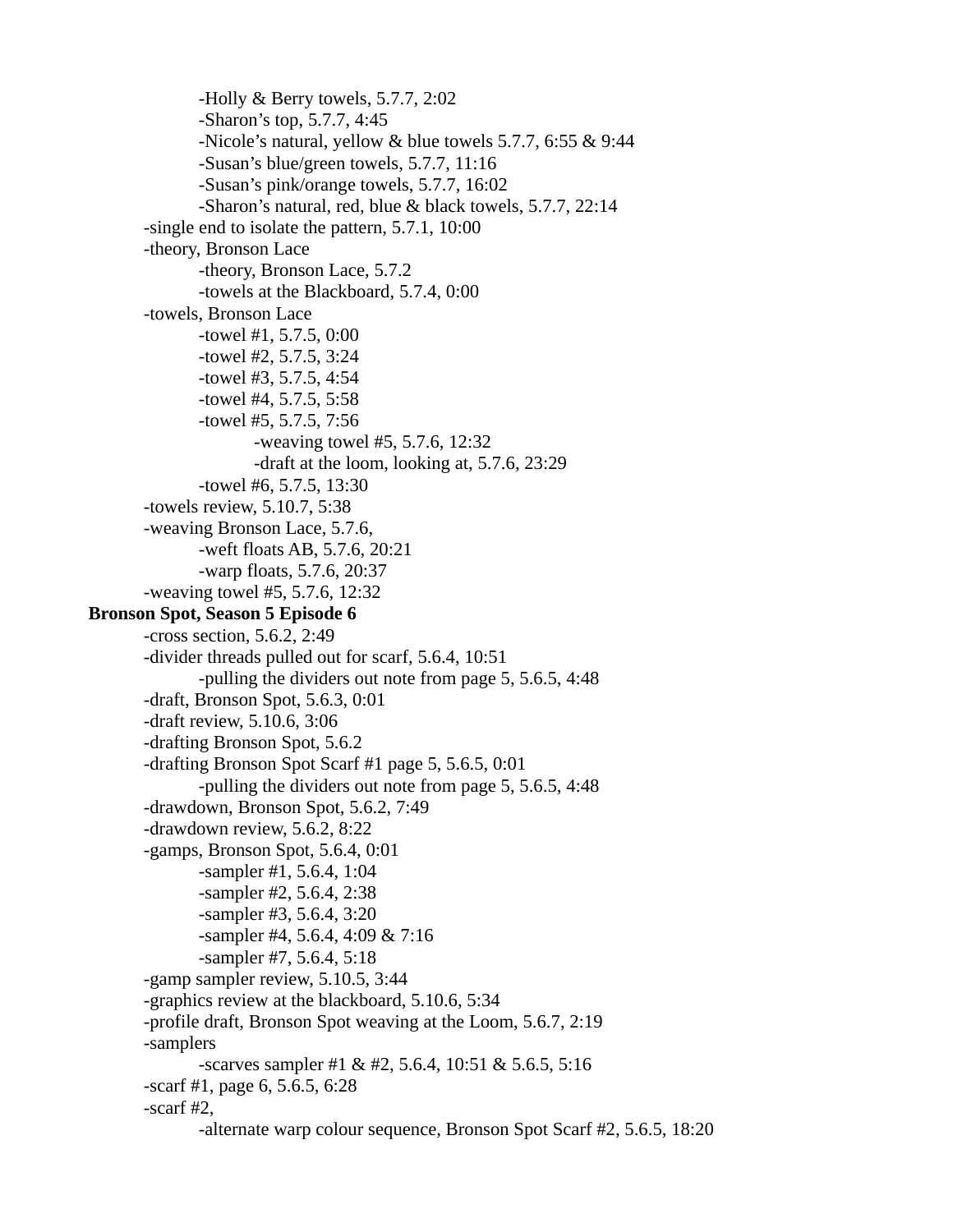-drafting blocks, Bronson Spot Scarf #2 page 7, 5.6.5, 10:30 -Show & Tell Bronson Spot, in order of appearance, 5.6.8 -Barbara's plain weave towels & shawl, 5.6.8, 3:25 -Barbara's plaid colours set of towels 5.6.8, 6:22 -Barbara's Maiwa towels & scarf, 5.6.8, 9:00 -selvedges, half units with Bronson Spot, 5.6.3, 0:01 -tabby in Bronson Spot, 5.6.2, 2:21 -tie-up Bronson Spot, 5.6.2, 5:32 -treadle set up for Bronson Spot, 5.6.7, 0:01

# **C**

## **Canvas Weave, Season 5 Episode 2**

-block units in Canvas Weave, 5.2.2, 14:08 -repeat same block unit in threading, 5.2.4, 2:08 -book – Handwoven Laces, 5.2.2, 3:25 -Basket Weave, four thread, 5.2.2, 6:21 -canvas warp floats, page 3 PDF, 5.2.3, 17:37 -Canvas Weave definition, 5.2.2, 5:01 -at the blackboard, 5.2.2, 8:01 -Canvas Weave Master Tie-up, 5.2.4, 42:06 -canvas weft floats, page 2 PDF, 5.2.3, 12:46 -counterbalance & sinking shed, on canvas weave drawdowns, 5.2.3, 16:25 -Master Tie-up 5.2.4, 42:06 -drawdowns in Canvas Weave page 3, 5.2.3 -floating selvedge in Canvas Weave, 5.2.3, 3:49 -lace threadings PDF page 2, 5.2.2, 0:00 -Master tie-up -Canvas Weave Master Tie-up, 5.2.4, 42:06 -plain weave in Canvas Weave units, 5.2.2, 15:44 -plain weave in Canvas Weave units, 5.2.2, 15:44 -radiating line caused by Canvas Weave, -on blackboard, 5.2.2, 13:31 -on PDF, 5.2.3, 9:41 -on sample, 5.2.4, 5:32 -sample draft, canvas weave at the table, 5.2.4, 4:39 -looking at the draft threading, 5.2.4, 9:44 -looking at the draft tie-up, 5.2.4, 14:16 -rising shed, sinking shed & counterbalance on canvas weave draft tie-up, 5.2.4, 14:49 -sample #1, 5.2.4, 5:10 -sample #2, 5.2.4, 16:22 -sample #3, 5.2.4, 18:10 -sample #4, 5.2.4, 21:04 -sample #5, 5.2.4, 23:27 -sample #6, 5.2.4, 24:37 -sample #7, 5.2.4, 25:47 -sample #8, 5.2.4, 26:27 -sample #9, 5.2.4, 27:07 -sample #10, 5.2.4, 28:20 -sample #11, 5.2.4, 31:41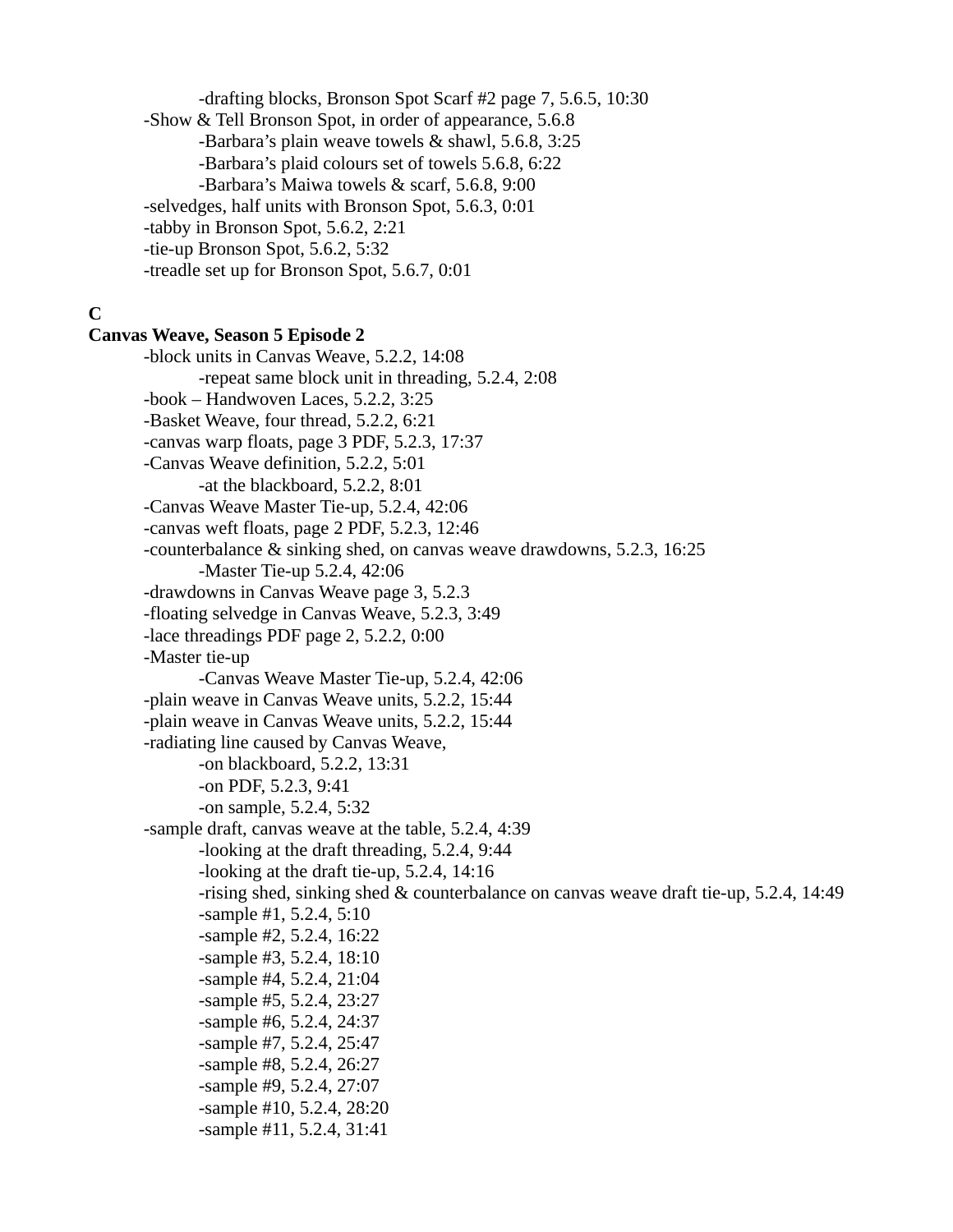-sample #12, 5.2.4, 35:01 -sample #13, 5.2.4, 48:53 -sample #14, 5.2.4, 49:23 -sample #15, 5.2.4, 51:00 -sample #16, 5.2.4, 53:14 -sample #17, 5.2.4, 55:47 -sample #18, 5.2.4, 56:39 -sample #19, 5.2.4, 58:25 -sample #20, 5.2.4, 59:01 -sample #21, 5.2.4, 59:38 -samples review, 5.10.2, 7:05 -Show & Tell, Canvas Weave in order of appearance -Shadow Weave samples, 5.2.6, 1:13 -40/2 linen scarves, 5.2.6, 11:18 -baby blanket canvas weave, 5.2.6, 16:24 -Rebecca's canvas weave scarf, 5.2.6, 19:14 -Nicole's Alpaca & Zephyr throw, 5.2.6, 24:12 -Nicole's 10/2 Tea Towels, 5.2.6, 27:58 -Sharon's Boucle Tea Towels, 5.2.6, 32:53 -Kathy's tussah scarf 5.2.6, 37:02 -Kathy's 3/2 cotton shawl, 3/2 5.2.6, 38:54 -treadling Canvas Weave Ala Huck, at the blackboard, 5.2.4, 37:20 -Tromp as Writ, Canvas 5.2.5, 0:00 -units -weaving Unit A's, Canvas 5.2.5, 6:08 -weaving Unit B's, Canvas 5.2.5, 7:32 -weaving Canvas Weave -Tromp as Writ, Canvas 5.2.5, 0:00 -weaving Unit A's, Canvas 5.2.5, 6:08 -weaving Unit B's, Canvas 5.2.5, 7:32 -cord looking dividers in grey, canvas 5.2.5, 11:08 -DLLD in pure Canvas, 5.2.5, 12:18 -alternating A's & B's using weft floats, 5.2.5, 15:42 -alternating A's & B's using warp floats, 5.2.5, 18:32 -reading the cloth or graph for Huck PDF page 7 to 10, 5.3.2, 49:08

## **cloth**

-at the blackboard, reading the cloth Huck 5.3.2, 1:10:44

### **counterbalance & sinking shed**

-at the blackboard, 5.10.7, 3:57

## **cross section**

-cross section in Bronson Spot, 5.6.2, 2:49

#### **cut lines**

-cut lines, turned twill, 5.1.2, 44:17

### **D**

### **designing**

-placemat design at the blackboard, 5.9.3, 0:01

### **drawdowns**

-drawdowns, Blended Lace, 5.8.3, 0:01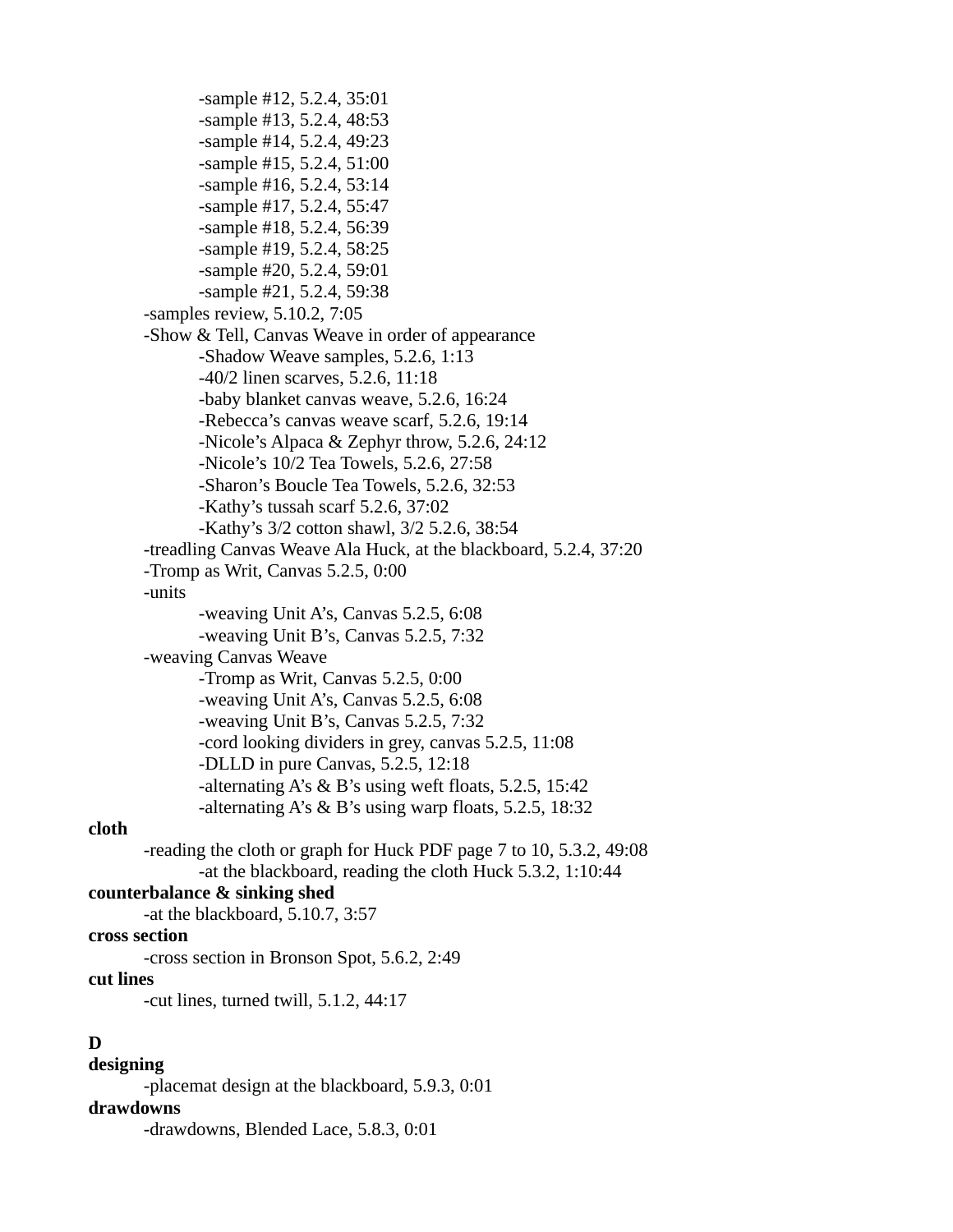-drawdowns, Bronson Lace, 5.7.3 -drawdown, Bronson Spot, 5.6.2, 7:49 -drawdowns in Canvas Weave page 3, 5.2.3 -drawdowns Huck at the blackboard, 5.3.2, 0:00 -3, 5, & 7 thread Huck units, 5.3.2, 9:46 -page 3 Huck drawdown, 5.3.2, 4:49 -drawdown review, -5.6.2, 8:22 -5.10.3, 6:00 -drawdowns Swedish Lace, 5.5.1, 2:26

# **F**

### **floating selvedge**

-floating selvedge on Canvas Weave, 5.2.3, 3:49 **framers** -framers, turned twill, 5.1.2, 37:56

-framers at the loom, turned twill, 5.1.3, 21:20

# **H**

# **Hem**

**-**hem finishing turn on placemats episode 9 -5.9.1, 5:00 -5.9.1, 9:07 -hem at the loom, 5.9.2 -placemat #6, 5.9.1, 0:30 -hem, placemat visual on paper, 5.9.1, 11:27

## **Huck, Season 5 Episode 3**

-draft different Huck draft systems, 5.3.2, 16:10 -drawdown Huck at the blackboard, -3, 5, & 7 thread Huck units, 5.3.2, 9:46 -how to identify Huck, 5.3.2, 38:50 -how to recognize Huck, at the blackboard, 5.3.2, 23:18 -Huck units, alternating units at the blackboard, 5.3.2, 13:16 -looking for Huck in other Places, PDF page 11, 5.3.4, 40:27 -Mother of all Tie-Ups -Huck treadling, pages 4 & 5 PDF, 5.3.2 45:41 -Huck treadling, 5.3.2, 58:41 -plain weave, adding vertically in Huck cloth, 5.3.2, 2:19 -sample, Huck sample at the table draft, 5.3.2, 55:08 -#1-59:00 -#2-1:00:34 -#3-1:01:34 -#4-1:03:35 -#5-1:06:17 (at the board -5.3.2, 1:10:44) -#6-1:10:12 -#7-1:14:27 -#8-1:16:17 -#9-1:17:55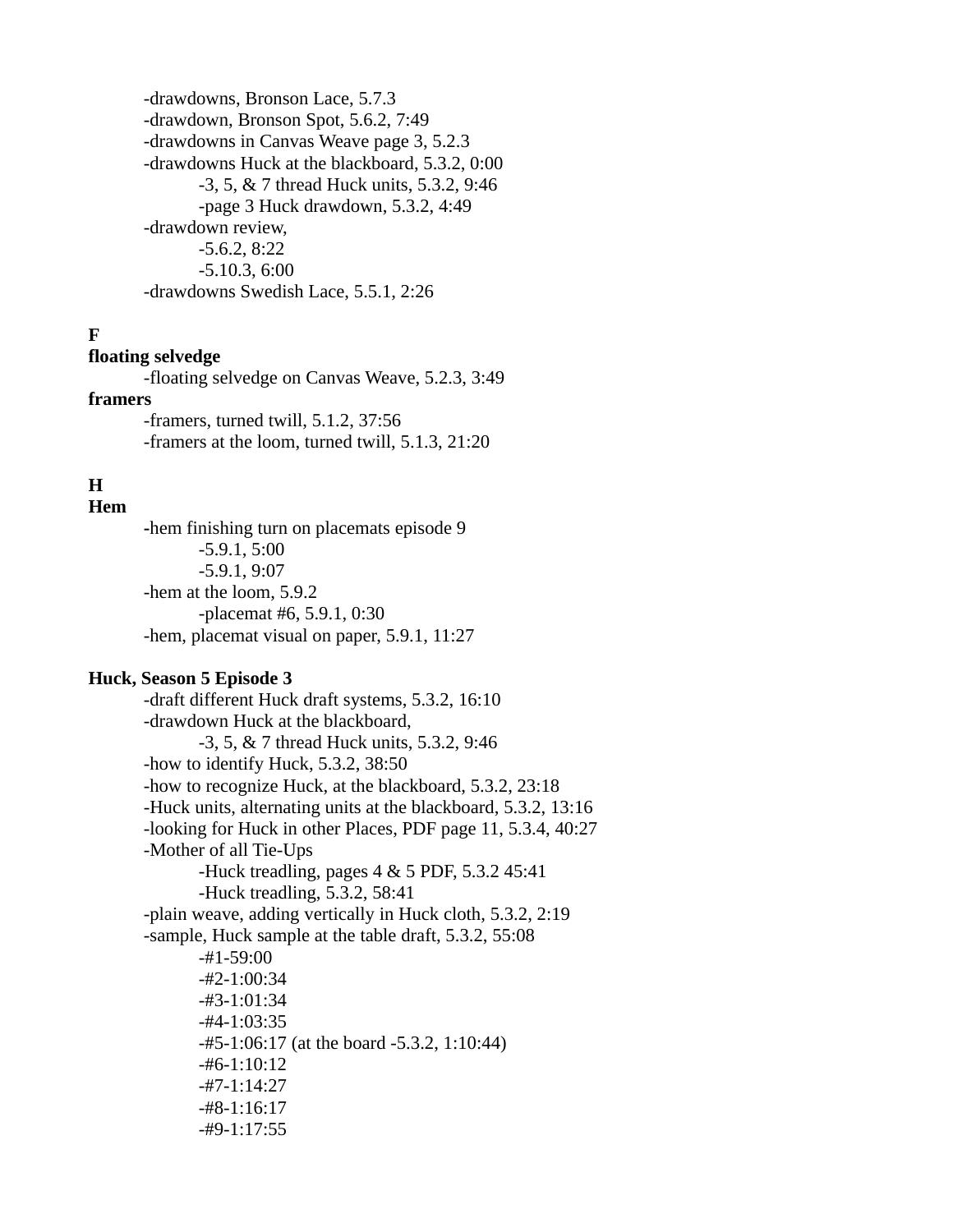-#10-1:19:22 -#11-1:20:31 -#12-1:21:10 -samples review, 5.10.3, 10:21 -sett, Huck, 5.3.2, 50:00 -Show & Tell Huck, in order of appearance, 5.3.4 -JST Huck Lace Falling Leaves, 5.3.4, 0:00 -JST Huck Lace Mountain Views 5.3.4, 3:07 -Barbara's scarves 5.3.4, 4:14 -Gail's towels, 5.3.4, 14:37 -Susan's towels, 5.3.4, 19:30 -Sharon's towels, 5.3.4, 28:44 -Kathy's samples 5.3.4, 33.:57 -Rebecca's towel, 5.3.4, 37:00 -Krystal's towel, 5.3.4, 38:48 -Rebecca's towels, 5.3.4, 40:13 -tie-up, 3 main Huck tie-ups on draft, 5.3.2, 57:49 -treadle set up for sinking shed loom, Huck sample 5.3.3, 0:00

### **Huck Colour & Weave, Season 5 Episode 4**

**-**draft for Huck Colour & Weave, page 2 PDF, 5.4.1, 13:20 -gamp for Huck Colour & Weave, 5.4.1, 12:08 -PW TAW, 5.4.1, 12:29 -first gamp #1, 5.4.2, 0:00 -second gamp #2, 5.4.2, 6:00 -at the loom, 5.4.3, 1:24 -third gamp #3, 5.4.2, 13:29 -fourth gamp #4, (lace) 5.4.2, 19:19 -fifth gamp #5 5.4.2, 21:53 -at the loom fifth gamp 5.4.3, 29:09 -sixth gamp #6 5.4.2, 35:39 -PDF looking at the Huck Colour & Weave draft at blackboard, 5.4.1, 13:16 -Show & Tell in order of appearance, 5.4.4 -Mavis' towels, 5.4.4, 0:25 -in house shadow weave warp Zephyr, 5.4.4, 16:10 -Mavis'40/2 linen shawl, 5.4.4, 21:50 -Mavis'40/2 linen gold & charcoal 5.4.4, 24:32 -Jennifer's napkins, 5.4.4, 26:08 -Arlene's 30/2 silk scarf, 5.4.4, 36:55 -Euroflax towels, 5.4.4, 41:18 -Rustic Elegance towels, 5.4.4., 47:12 -tie-up, Colour & Weave, 5.4.3, 0:00 -treadling sequences from pages 7 to 10 from Episode 3 Huck, 5.4.3, 38:46

### **Huck & Twills, Season 5 Episode 9**

-colour edge treatment, 5.9.2, 7:12 -cord, 5.9.2, 12:53 and -5.9.3, 6:00 -graphics review at the blackboard, 5.10.8, 1:12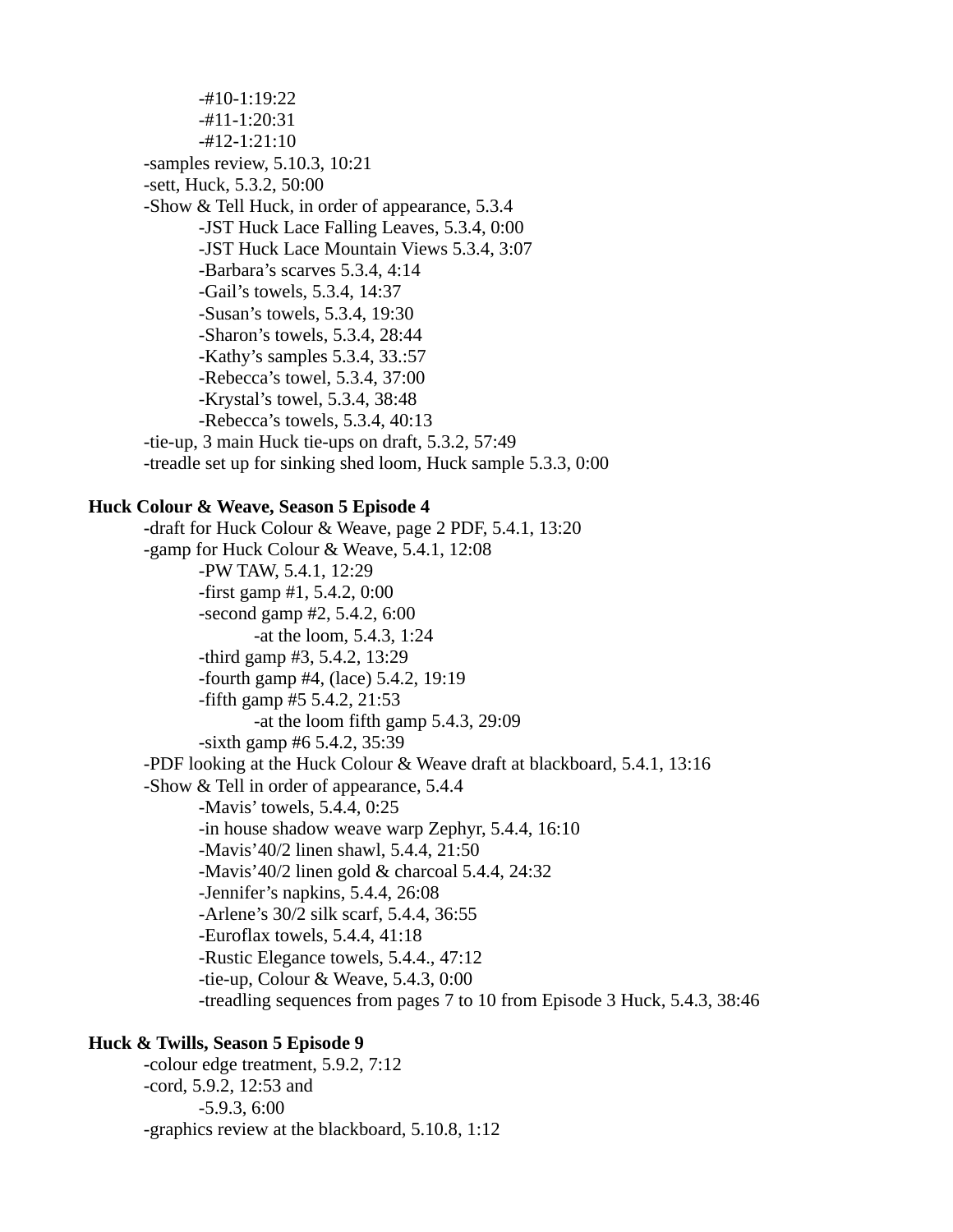-hem finishing turn on placemats -5.9.1, 5:00 -5.9.1, 9:07 -hem at the loom, 5.9.2 -placemat #6, 5.9.1, 0:30 -hem, placemat visual on paper, 5.9.1, 11:27 **-**introduction to Huck & Twill, 5.9.1, 0:00 -mop or 8/8 cotton substitute, 5.9.3, 7:01 -placemat design at the blackboard, 5.9.3, 0:01 -placemats in order of appearance -#1, 5.9.3, 1:26 -#2, 5.9.3, 4:37 -#3, 5.9.3, 8:06 -#4, 5.9.3, 14:02 -#5, 5.9.3, 18:49 -#6, 5.9.3, 22:31 -#7, 5.9.3, 24:10 -#8, 5.9.3, 28:07 -#9, 5.9.3, 32:35 -#10, 5.9.3, 40:00 -#11, 5.9.3, 42:56 -#12, 5.9.3, 45:50 -#13, 5.9.3, 50:36 -#14, 5.9.3, 54:34 -#15, 5.9.3, 59:27 -#16, 5.9.3, 1:01:33 -placemats review, 5.10.8, 2:51 -sampler draft page 2 of PDF, 5.9.1, 7:36 -threading shape at the blackboard, 5.9.1, 4:100 -twill & plain weave interlacement at the blackboard, 5.9.3, 9:08 -washing the placemats, 5.9.3, 27:03 -weaving Huck & Twills at the loom -basket weave, 5.9.4, 2:04 -huck, 5.9.4, 14:40 -Monk's Belt, 5.9.4, 19:55 -open bottom shuttles and how to use, 5.9.4 -twills, Ms & Ws, 5.9.4, 10:32 -waffle, 5.9.4, 25:53

# **L**

**laces**

-Laces, Introduction to Laces, 5.2.1 -lace threadings PDF page 2, 5.2.2, 0:00

### **looms**

-counterbalance & sinking shed, on canvas weave drawdowns, 5.2.3, 16:25 -Master Tie-up, 5.2.4, 42:06 -rising and sinking looms, 5.1.2, 1:14:40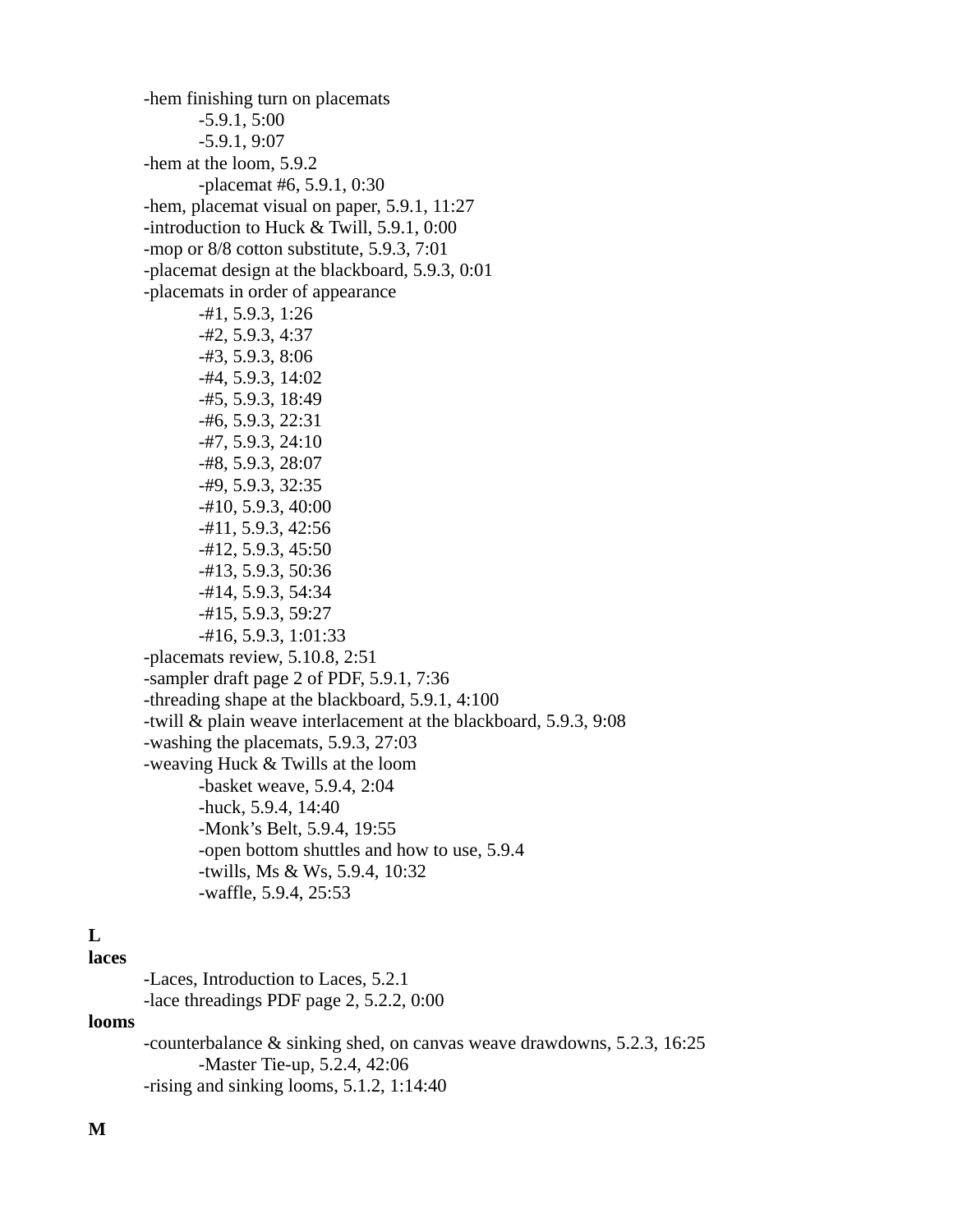### **Master Tie-up**

-Canvas Weave 5.2.4, 42:06 -Bronson Lace, 5.7.4, 12:45

## **Mother of all Tie-Ups**

-Huck treadling, pages 4 & 5 PDF, 5.3.2 45:41 -Huck treadling, 5.3.2, 58:41 -review, 5.10.3, 8:05 -Swedish Lace with Huck Treadling, 5.5.1, 4:03

## **P**

## **Plain Weave**

-adding plain weave vertically in Huck cloth, 5.3.2, 2:19

-plain weave, vertical with Bronson Lace, 5.7.2, 0:58

# **profile draft**

-profile draft, Blended Lace, 5.8.4, 1:1**7**

-profile draft, Bronson Lace, pages 8, 9 & 10 of PDF, 5.7.5, 17:48 -at the loom, 5.7.6, 2:00

## **R**

### **radiating lines**

-radiating line caused by Canvas Weave, -on blackboard, 5.2.2, 13:31 -on PDF, 5.2.3, 9:41 -on sample, 5.2.4, 5:32

### **S**

**selvedge** -floating selvedge in Canvas Weave, 5.2.3, 3:49 -half units with Bronson Spot, 5.6.3, 0:01

### **sett**

-sett, Huck, 5.3.2, 50:00

## **show & tell**

-Canvas Weave in order of appearance, 5.2.6 -Turned twill, 5.1.4

## **sinking shed and counterbalance** - at the blackboard, Bronson Lace, 5.10.7, 3:57

**Swedish Lace, Season 5 Episode 5**

**-**draft Swedish Lace, 5.5.1, 5:44 -tie-down, 5.5.1, 7:28 -drawdowns Swedish Lace page 2, 5.5.1, 2:26 -Mother of all Tie-ups with Huck Treadling, 5.5.1, 4:03 -samples, 5.5.1, 7:50 -sample review, 5.10.5, 3:44 -Show & Tell samples in order of appearance, 5.5.3, 2:23 -Kiggy's little mats, 5.5.3, 2:23 -Anita's curtains, 5.5.3, 12:21 -Susan's towels, 5.5.3, 17:01 -Tannis' towels, 5.5.3, 26:06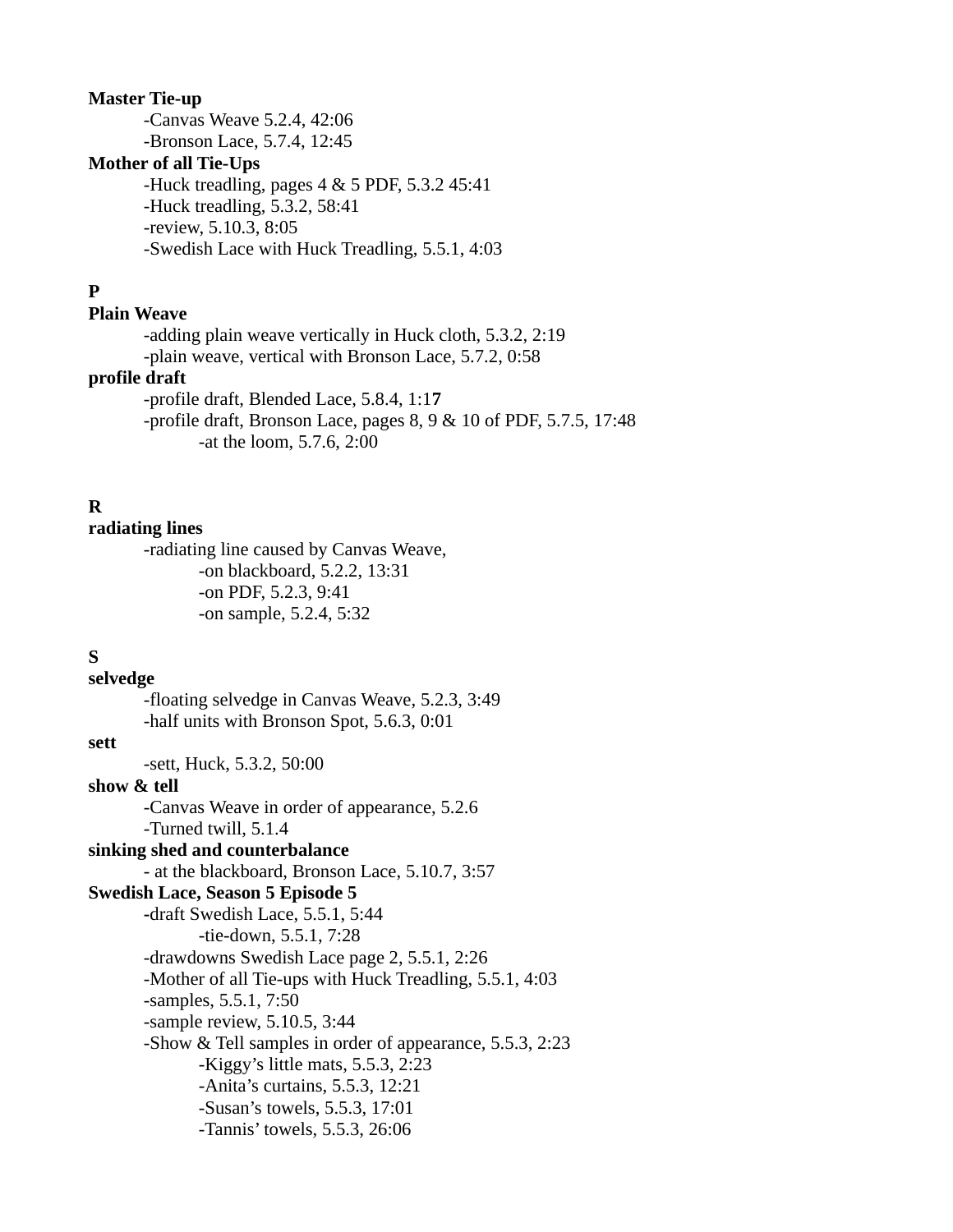-Nicole's towels, 5.5.3, 29:45 -Kiggy's towels, 5.5.3, 34:45 -Rebecca's towels, 5.5.3, 43:07 -treadle, set up for Swedish Lace, 5.5.2, 0:31 -treadling rules, 5.5.2, 2:20 -twill sampler sett from Season 3, 5.5.3 -weaving Swedish Lace 3A's, 3B's, 3A's, 5.5.2, 1:00 -weft floats, 5.5.2, 1:09 -warp floats, 5.5.2, 6:21 -lace treadles, 5.5.2, 10:48 -tabby, float, tabby in different colour, 5.5.2, 14:53 -colour & weave, 5.5.2, 19:46

# **T**

# **tabby**

-tabby in Bronson Spot, 5.6.2, 2:21

## **tie-up**

-Mother of all Tie-Ups -Huck treadling, pages 4 & 5 PDF, 5.3.2 45:41 -Huck treadling, 5.3.2, 58:41 -tie-up, 3 main Huck tie-ups on draft, 5.3.2, 57:49 -tie-up Bronson Spot, 5.6.2, 5:32 -tie-up, Colour & Weave, 5.4.3, 0:00

### **treadles**

-treadles, 12 treadle tie-up, 5.1.3, 1:46 -treadle set up for Bronson Spot, 5.6.7, 0:01 -treadle set up for sinking shed loom, Huck sample 5.3.3, 0:00 -treadle, set up for Swedish Lace, 5.5.2, 0:31

### **Tromp as Writ**

-Tromp as Writ, Canvas 5.2.5, 0:00

### **Turned Twill, Season 5 Episode 1**

-broken quadrant tie-up #3 turned twill at the blackboard, 5.1.2, 56:00 -broken twill/false damask at the loom, turned twill, 5.1.3m, 14:09 -cut lines, turned twill, 5.1.2, 44:17 -definition, turned twill, 5.1.2, 1:37 -framers, turned twill, 5.1.2, 37:56 -framers at the loom, turned twill, 5.1.3, 21:20 -Jane's Guild of Canadian Weavers sample test, -5.1.2, 1:23 -5.1.2, 13:00 -rising and sinking looms, 5.1.2, 1:14:40 -samples, turned twill draft, -towel #1, 5.1.2, 30:36 -towel #2, 5.1.2, 34:43 -towel #3, 5.1.2, 35:38 -towel #4, 5.1.2, 47:00 -towel #5, 5.1.2, 51:29 -towel #5, 5.1.2, 55:38